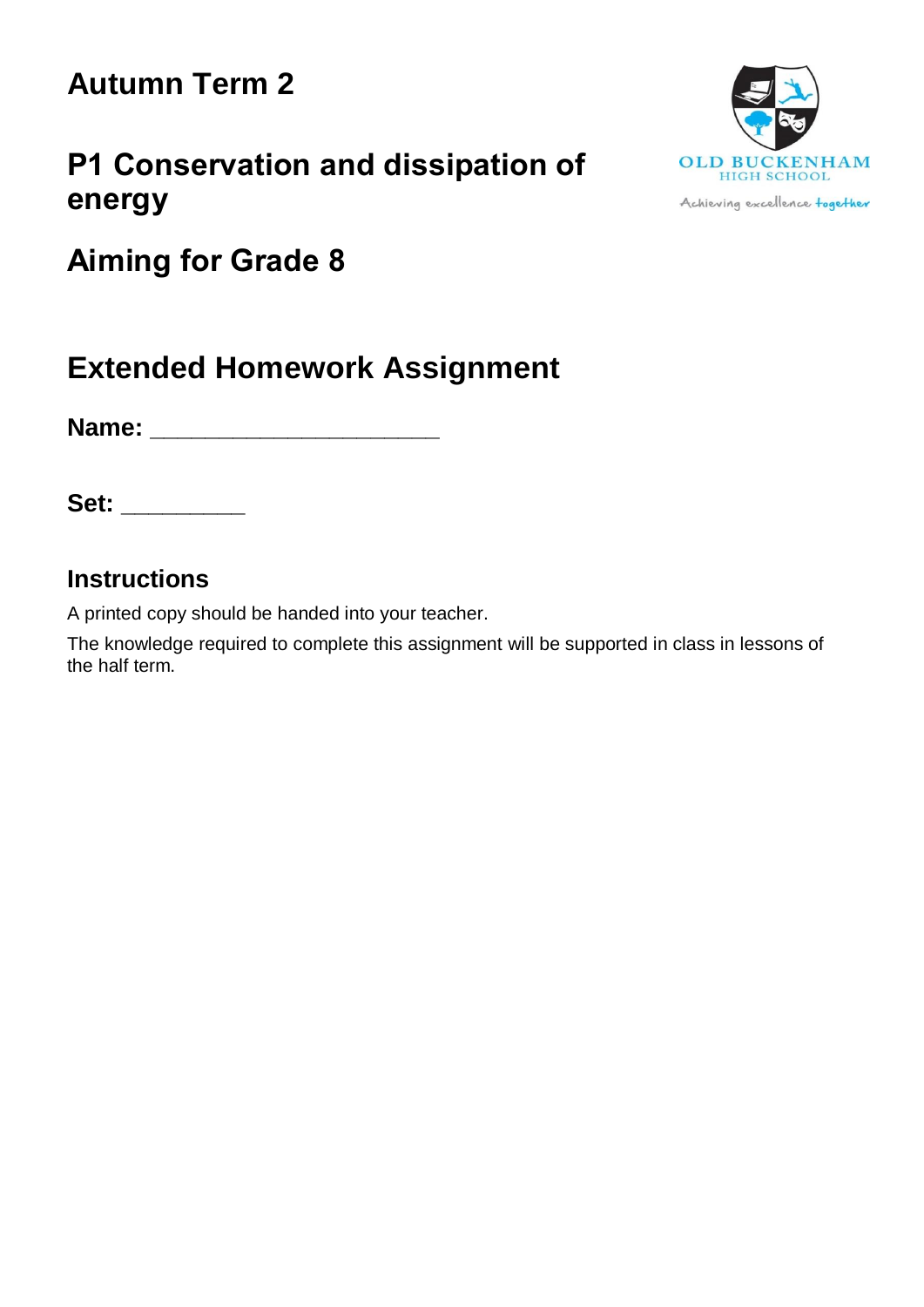### **Power and efficiency**

Light bulb technology has improved considerably over the last 20 years. You may have noticed how many objects, like traffic lights, now use LEDs.

**A** Look at the table that shows the total power input of three different types of light bulb required to produce different light intensities. Present this data on a suitable graph.

| <b>Light intensity</b><br>in lumens | <b>Power of incandescent</b><br>light lamp in W | <b>Power of CFL (energy</b><br>saving) light lamp in W | <b>Power of LED</b><br>light in W |
|-------------------------------------|-------------------------------------------------|--------------------------------------------------------|-----------------------------------|
| 450                                 | 40                                              | 10                                                     | 7.5                               |
| 800                                 | 60                                              | 15                                                     | 10.0                              |
| 1400                                | 75                                              | 20                                                     | 14.0                              |
| 1800                                | 100                                             | 25                                                     | 18.0                              |
| 2800                                | 150                                             | 45                                                     | 16.0                              |

**B** Incandescent light bulbs are about 10% efficient. Use the information in the table to estimate the efficiency of CFL and LED lamps.

### **Questions**

#### **Energy conservation and calculations**

**1** List the different types of energy store, and ways of transferring energy between stores. (*2 marks*) **2 a** Describe what we mean by 'work' in science. (*1 mark*) **b** Explain why when you lift an object the work done is equal to the change in gravitational potential energy, but when you push an object across a desk it is not. (*6 marks*)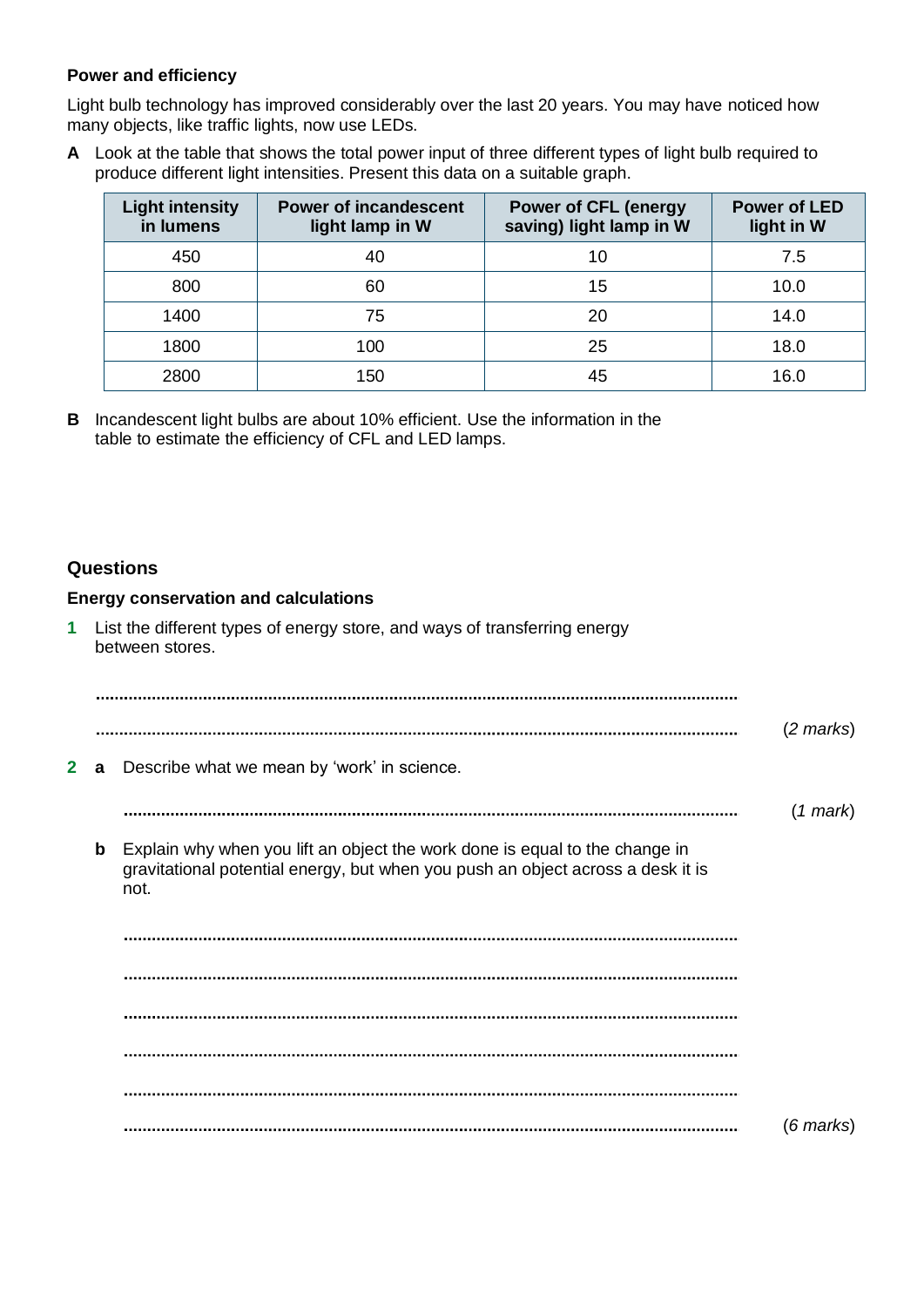| $\mathbf{3}$ | a           | Compare the final energy stores between a ball which is dropped above<br>the floor and bounces back to a portion of its original height, and another<br>ball which is dropped and makes a crater in the sand below.         |                     |
|--------------|-------------|-----------------------------------------------------------------------------------------------------------------------------------------------------------------------------------------------------------------------------|---------------------|
|              |             |                                                                                                                                                                                                                             |                     |
|              |             |                                                                                                                                                                                                                             |                     |
|              |             |                                                                                                                                                                                                                             | $(3 \text{ marks})$ |
|              | $\mathbf b$ | Compare the <i>work done</i> , both for the ball which is dropped above the floor and<br>bounces back to a portion of its original height, and for the other ball which is<br>dropped and makes a crater in the sand below. |                     |
|              |             |                                                                                                                                                                                                                             |                     |
|              |             |                                                                                                                                                                                                                             |                     |
|              |             |                                                                                                                                                                                                                             |                     |
|              |             |                                                                                                                                                                                                                             |                     |
|              |             |                                                                                                                                                                                                                             |                     |
|              |             |                                                                                                                                                                                                                             | $(6$ marks $)$      |
| 4            | a           | Explain how to calculate the speed of a ball just before it hits the ground if<br>it is dropped from a height of 1 m, stating any assumptions that you make.                                                                |                     |
|              |             |                                                                                                                                                                                                                             |                     |
|              |             |                                                                                                                                                                                                                             |                     |
|              |             |                                                                                                                                                                                                                             | $(3 \text{ marks})$ |
|              | b           | Use your answer to part a to explain why the speed of a falling object does<br>not depend on mass.                                                                                                                          |                     |
|              |             |                                                                                                                                                                                                                             | $(1$ mark $)$       |
|              | C           | State whether, in reality, the speed of the ball will be greater than, less<br>than, or the same as the speed calculated and explain why.                                                                                   |                     |
|              |             |                                                                                                                                                                                                                             |                     |
|              |             |                                                                                                                                                                                                                             | $(2 \text{ marks})$ |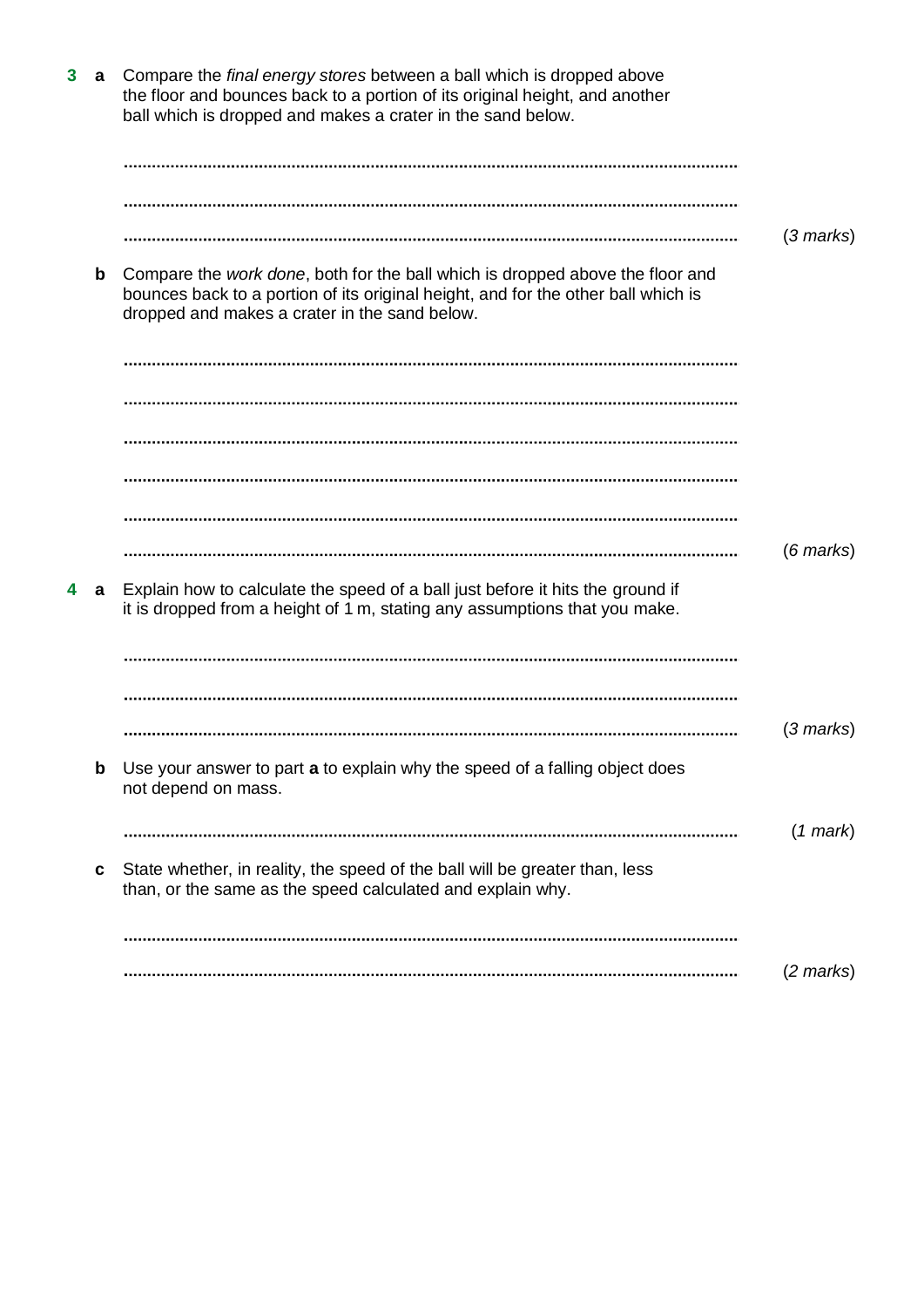- **5** A student drops a spring onto the ground and the spring compresses. The mass of the spring is 0.25 kg and the spring constant of the spring is 1 kN/m.
	- **a** Complete the table. You will need to use the equation:

|        |                                           | elastic potential energy $(E_e) = \frac{1}{2} \times$ spring constant $(k) \times$ extension <sup>2</sup> (e <sup>2</sup> ).               |                                                | $(3$ marks)                          |
|--------|-------------------------------------------|--------------------------------------------------------------------------------------------------------------------------------------------|------------------------------------------------|--------------------------------------|
|        | <b>Height dropped</b><br>from in m        | <b>Gravitational potential</b><br>energy, $E_e$ in J                                                                                       | <b>Elastic potential</b><br>energy, $E_e$ in J | <b>Compression of</b><br>spring in m |
|        | 1.00                                      |                                                                                                                                            |                                                |                                      |
|        | 0.50                                      |                                                                                                                                            |                                                |                                      |
|        | 0.25                                      |                                                                                                                                            |                                                |                                      |
| b      | State an assumption that you have made.   |                                                                                                                                            |                                                | (1 mark)                             |
|        | Modelling energy transfer and dissipation |                                                                                                                                            |                                                |                                      |
| 6<br>а |                                           | For all of the processes, some energy ends up in the surroundings.<br>Name two processes that transfer energy to the surroundings.         |                                                |                                      |
|        |                                           |                                                                                                                                            |                                                |                                      |
|        |                                           |                                                                                                                                            |                                                | $(2 \text{ marks})$                  |
|        |                                           |                                                                                                                                            |                                                |                                      |
| b      |                                           | Explain why energy transferred to the surroundings is 'dissipated'.                                                                        |                                                |                                      |
|        |                                           |                                                                                                                                            |                                                | (1 mark)                             |
| с      |                                           | Explain why the energy in the chemical store of the petrol in the fuel tank<br>of a car that takes you to school is eventually dissipated. |                                                |                                      |
|        |                                           |                                                                                                                                            |                                                |                                      |
|        |                                           |                                                                                                                                            |                                                | $(3 \text{ marks})$                  |
|        | <b>Power and efficiency</b>               |                                                                                                                                            |                                                |                                      |
| 7      |                                           | Write down two equations that you can use to calculate power.                                                                              |                                                |                                      |
|        |                                           |                                                                                                                                            |                                                | $(2 \text{ marks})$                  |
| 8<br>a |                                           | Complete the table by calculating the power.                                                                                               |                                                | $(2 \text{ marks})$                  |
|        | <b>Device</b>                             | Energy in kJ                                                                                                                               | <b>Time</b>                                    | <b>Power</b>                         |
|        | shower                                    | 60                                                                                                                                         | 1 minute                                       |                                      |
|        | refrigerator                              | 4.8                                                                                                                                        | 1 day                                          |                                      |
|        | low-energy lamp                           | 252                                                                                                                                        | 7 hours                                        |                                      |
|        | hairdryer                                 | 576                                                                                                                                        | 12 minutes                                     |                                      |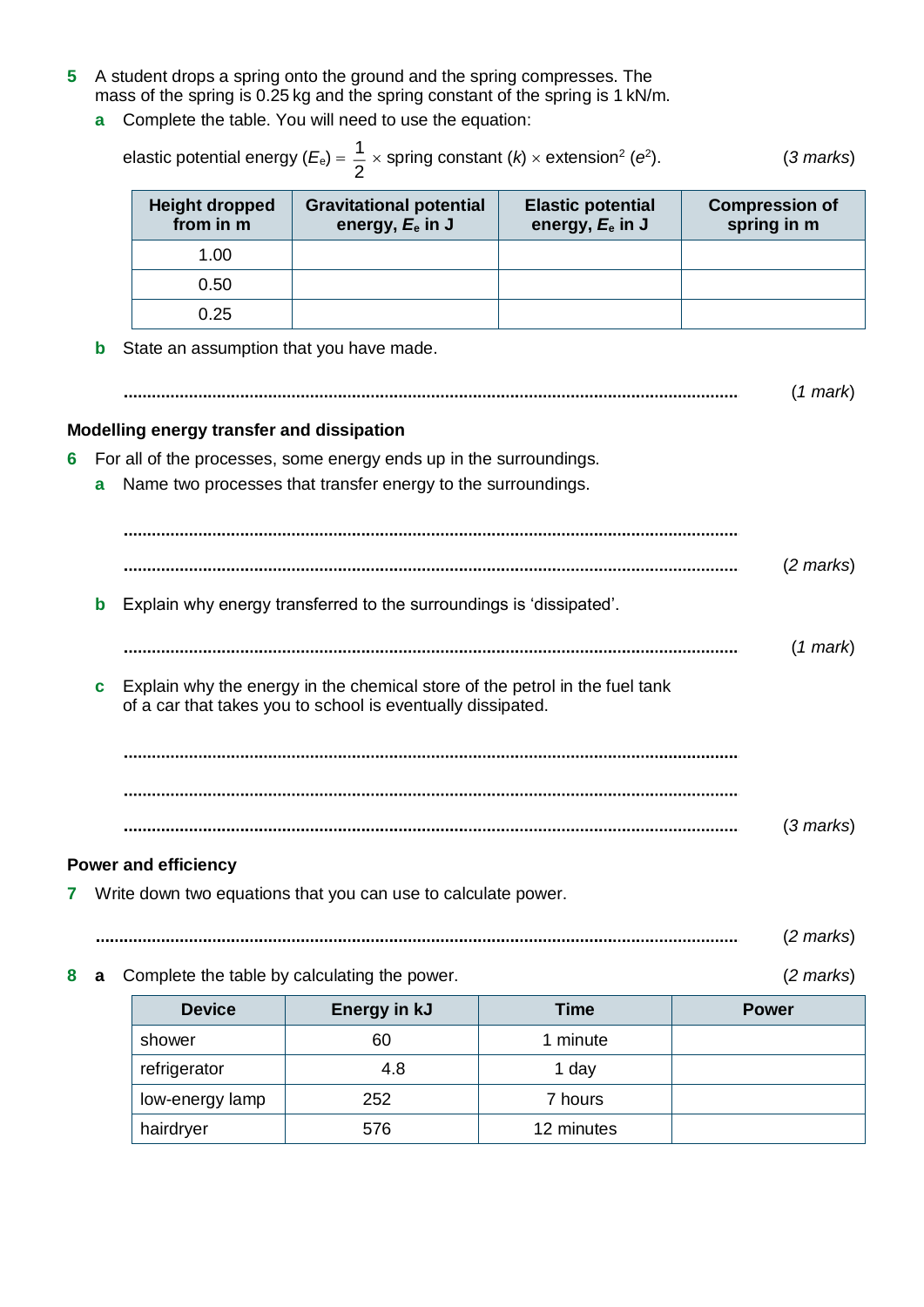**b** Complete the table and calculate the efficiency. (*4 marks*)

|             | <b>Device</b> | Useful energy in J                                                                                                        | Wasted energy in J                                                                                                                                                                                                         | Total energy in J | <b>Efficiency</b>   |
|-------------|---------------|---------------------------------------------------------------------------------------------------------------------------|----------------------------------------------------------------------------------------------------------------------------------------------------------------------------------------------------------------------------|-------------------|---------------------|
|             | light bulb    | 5                                                                                                                         |                                                                                                                                                                                                                            | 25                |                     |
|             | kettle        |                                                                                                                           | 500                                                                                                                                                                                                                        | 2000              |                     |
|             | television    | 2500                                                                                                                      | 2500                                                                                                                                                                                                                       |                   |                     |
|             | car           | 100                                                                                                                       |                                                                                                                                                                                                                            | 400               |                     |
| c<br>9<br>a | the table.    | Look at the graph that you plotted for Part 3 of the Task.<br>calculate the useful power output of the incandescent bulb. | Explain how you knew how to complete the middle three columns of<br>Consider an incandescent light bulb, CFL, and LED that all provide a light<br>intensity of 1400 lumens. If an incandescent light bulb is 10% efficient |                   | $(2 \text{ marks})$ |
| b           | j.            | to calculate the efficiencies of the other two lamps.                                                                     | State and explain an assumption that you can make in order to be able                                                                                                                                                      |                   | $(2 \text{ marks})$ |
|             | ij            | Calculate the efficiency of a CFL.                                                                                        |                                                                                                                                                                                                                            |                   | $(2 \text{ marks})$ |
|             | iii           | Calculate the efficiency of an LED.                                                                                       |                                                                                                                                                                                                                            |                   | $(2 \text{ marks})$ |
| C           |               |                                                                                                                           | Suggest and explain a link between the graph and the efficiency of each lamp.                                                                                                                                              |                   | $(2 \text{ marks})$ |
| d           |               | with energy saving devices.                                                                                               | Suggest why it may not reduce your energy bills if you replace light bulbs                                                                                                                                                 |                   | $(2 \text{ marks})$ |